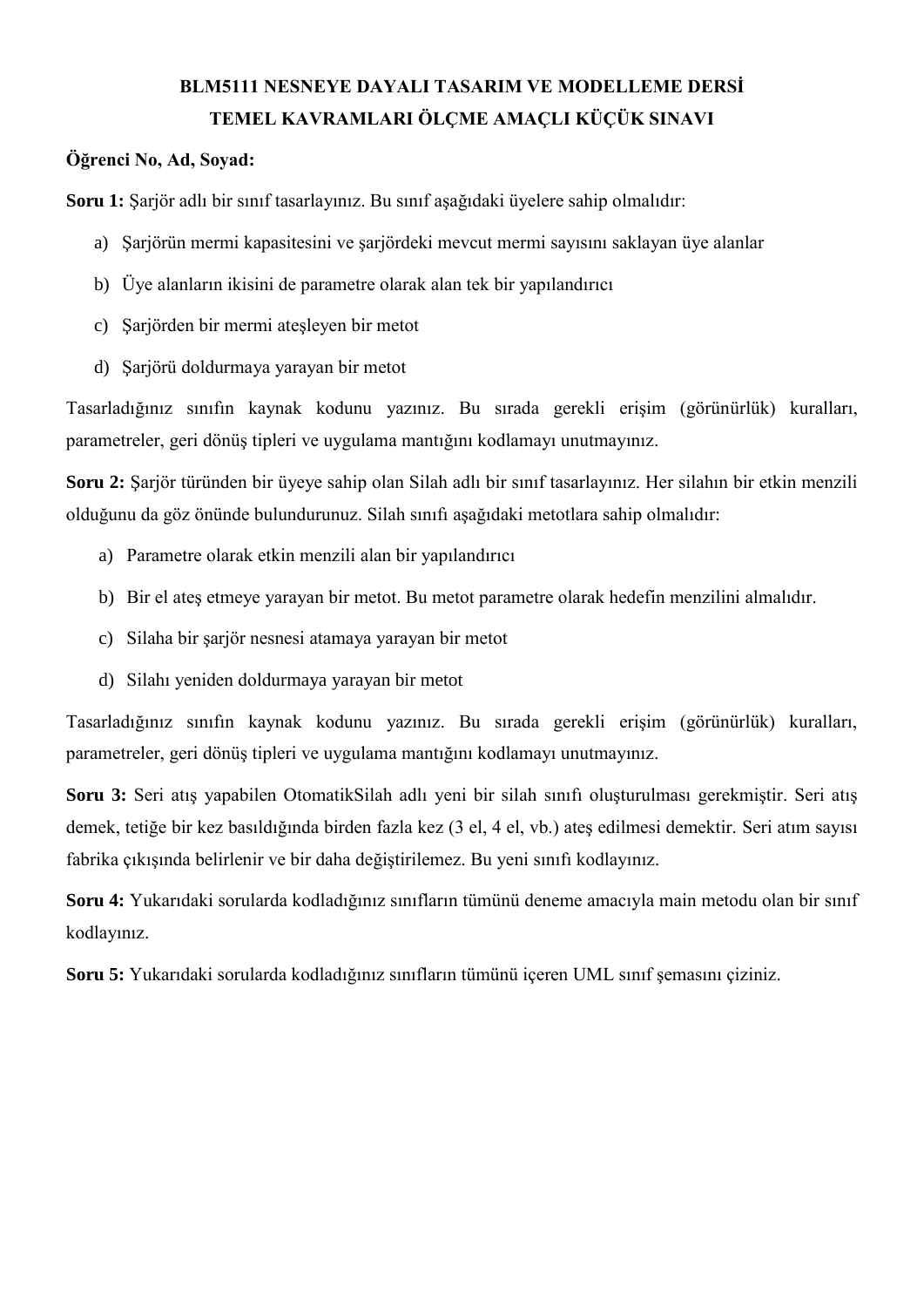```
Soru 1: Şarjör adlı bir sınıf tasarlayınız. 
public class Sarjor {
      private int mermiKapasitesi, mevcutMermi;
      public Sarjor(int mermiKapasitesi, int mevcutMermi) {
             this.mermiKapasitesi = mermiKapasitesi;
             this.mevcutMermi = mevcutMermi;
      }
      public boolean atesEt( ) {
             if( mevcutMermi > 0 ) {
                    mevcutMermi--; return true;
             }
             return false;
      }
      public void doldur( ) {
             mevcutMermi = mermiKapasitesi;
      }
      public int getMermiKapasitesi() { //optional
             return mermiKapasitesi;
      }
}
Soru 2: Şarjör türünden bir üyeye sahip olan Silah adlı bir sınıf tasarlayınız. 
public class Silah {
      private int menzil;
      private Sarjor sarjor;
      public Silah( int menzil ) {
             this.menzil = menzil;
      }
      public boolean atesEt( int hedefMenzil ) {
             if( sarjor == null )
                    return false;
             if( hedefMenzil <= menzil )
                    return sarjor.atesEt();
             else
                    return false;
      }
      public void setSarjor(Sarjor sarjor) {
             this.sarjor = sarjor;
      }
      public void doldur( ) {
             if( sarjor != null )
                    sarjor.doldur( );
      }
      public Sarjor getSarjor() { //optional
             return sarjor;
      }
}
Soru 3: Seri atış yapabilen OtomatikSilah adlı yeni bir silah sınıfı oluşturulması gerekmiştir. 
public class OtomatikSilah extends Silah{
      private final int seriAtim;
      public OtomatikSilah(int menzil, int seriAtim) {
             super( menzil );
             if( this.seriAtim < 1 || this.seriAtim > getSarjor().getMermiKapasitesi() )
                    this.seriAtim = 3;
             else
                    this.seriAtim = seriAtim;
      }
      public boolean atesEt( int hedefMenzil ) {
             boolean sonuc = false;
             for( int i = 0; i < seriAtim; i++ )
                     sonuc = sonuc || super.atesEt(hedefMenzil);
             return sonuc;
      }
}
```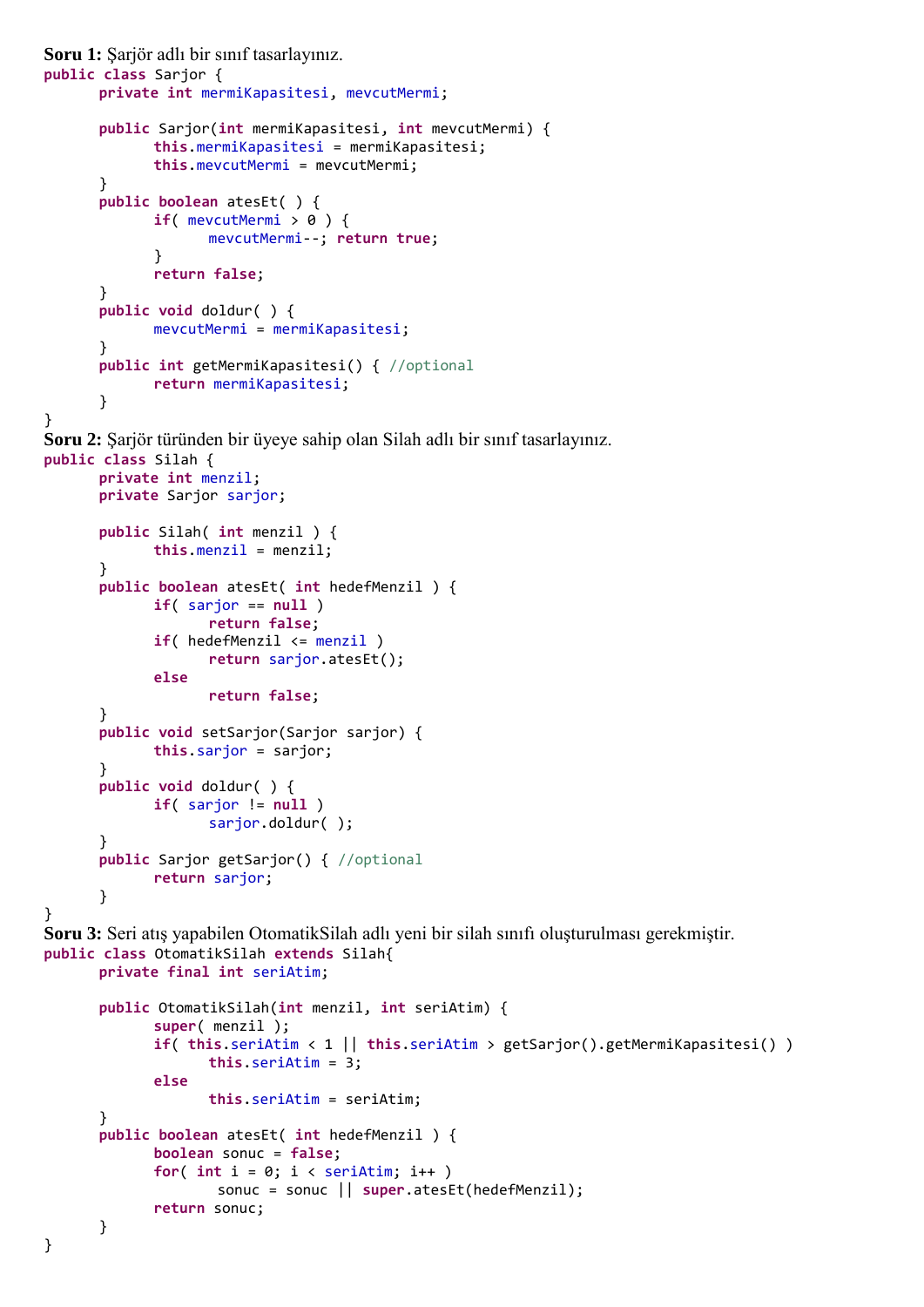```
Soru 4: Kodladığınız sınıfların tümünü deneme amacıyla main metodu olan bir sınıf kodlayınız.
public class MainProg { //Scanner da kullanılabilir, zorunlu tutmadım.
      public static void main(String[] args) {
             Sarjor sarjor = new Sarjor(30, 30);
             OtomatikSilah ak47 = new OtomatikSilah(400, 3);
             ak47.setSarjor(sarjor);
             if( ak47.atesEt(200) )
                   System.out.println("Hedef vuruldu.");
             else
                   System.out.println("Hata: Iskalamamam lazımdı!");
      }
}
```


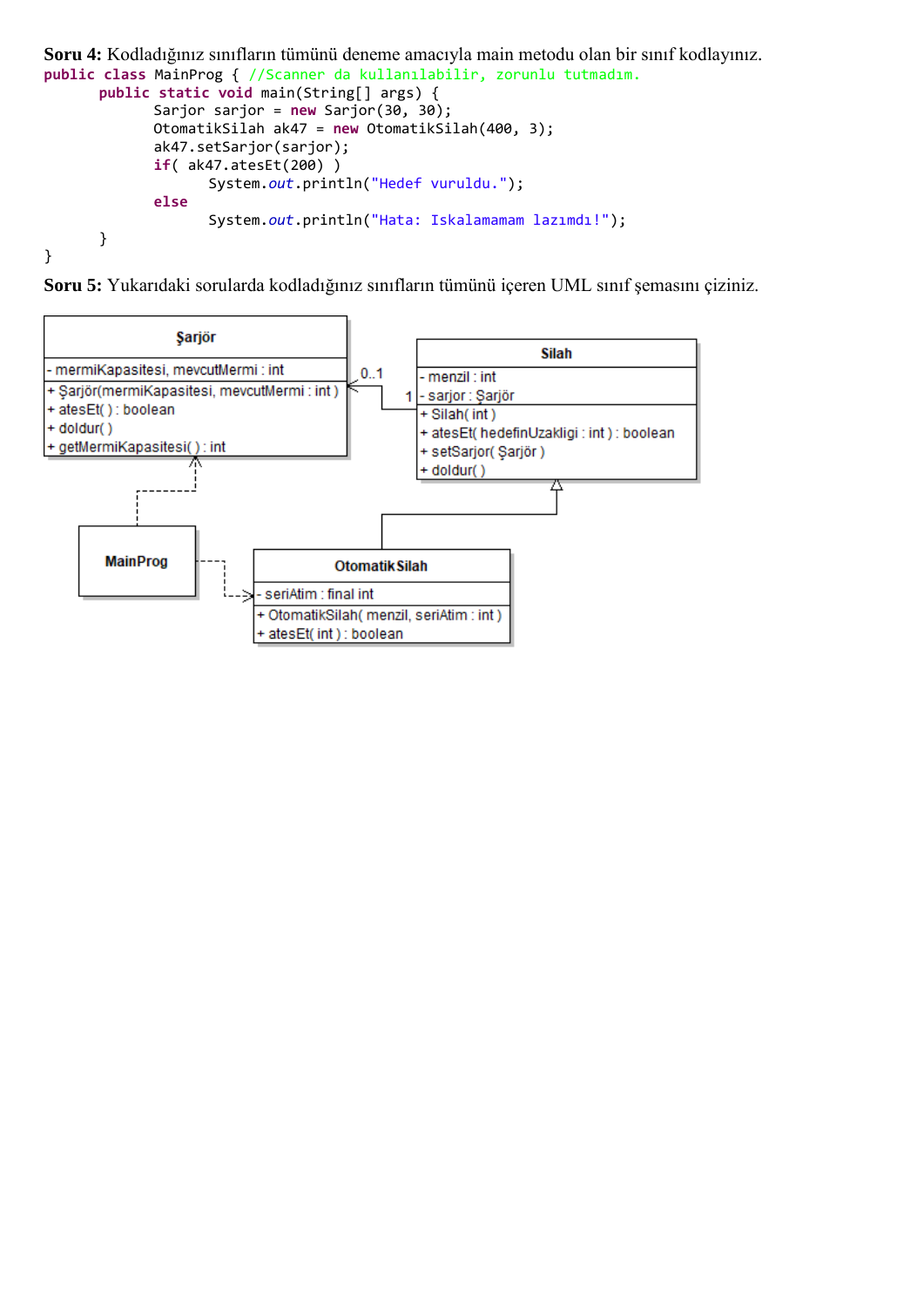### **BLM5111 OBJECT ORIENTED DESIGN AND MODELING**

### **QUIZ FOR TESTING FUNDAMENTAL OBJECT ORIENTATION & UML CLASS DIAGRAMS**

#### **Student Number, Name, Surname:**

#### **QUESTIONS**

**Question 1:** Design a class named AmmoClip. This class must have the following members:

- a) Two member fields for storing the bullet capacity of the ammo clip and the current number of bullets in the ammo clip.
- b) A constructor for initializing those members.
- c) A method for firing one bullet from the ammo clip.
- d) A method for filling the ammo clip.

Write the source code of the class you have designed. Do not forget to code the necessary visibility rules, method parameters, return types and application logic.

**Question 2:** Design a class named Rifle which has a member of type AmmoClip. Each rifle also have a range; a rifle cannot shoot beyond its range. A typical range for a rifle is several hundered meters. In addition to those two members, the Rifle class must have the following methods:

- a) A costructor for initializing the range.
- b) A method for firing a bullet. This method must take the range of the target as its only parameter.
- c) A method for inserting an ammo clip into the rifle.
- d) A method for reloading the rifle.

Write the source code of the class you have designed. Do not forget to code the necessary visibility rules, method parameters, return types and application logic.

**Question 3:** Design a class named AutomaticRifle. Such rifles shoot multiple amount of bullets after a trigger pull, where this amount is set at the factory and cannot be changed afterwards. Write the source code of the class you have designed.

**Question 4:** Please write the source code of a class with a main method where the classes you have designed so far are tested.

**Question 5:** Draw the UML class diagram of all the classes you have designed so far.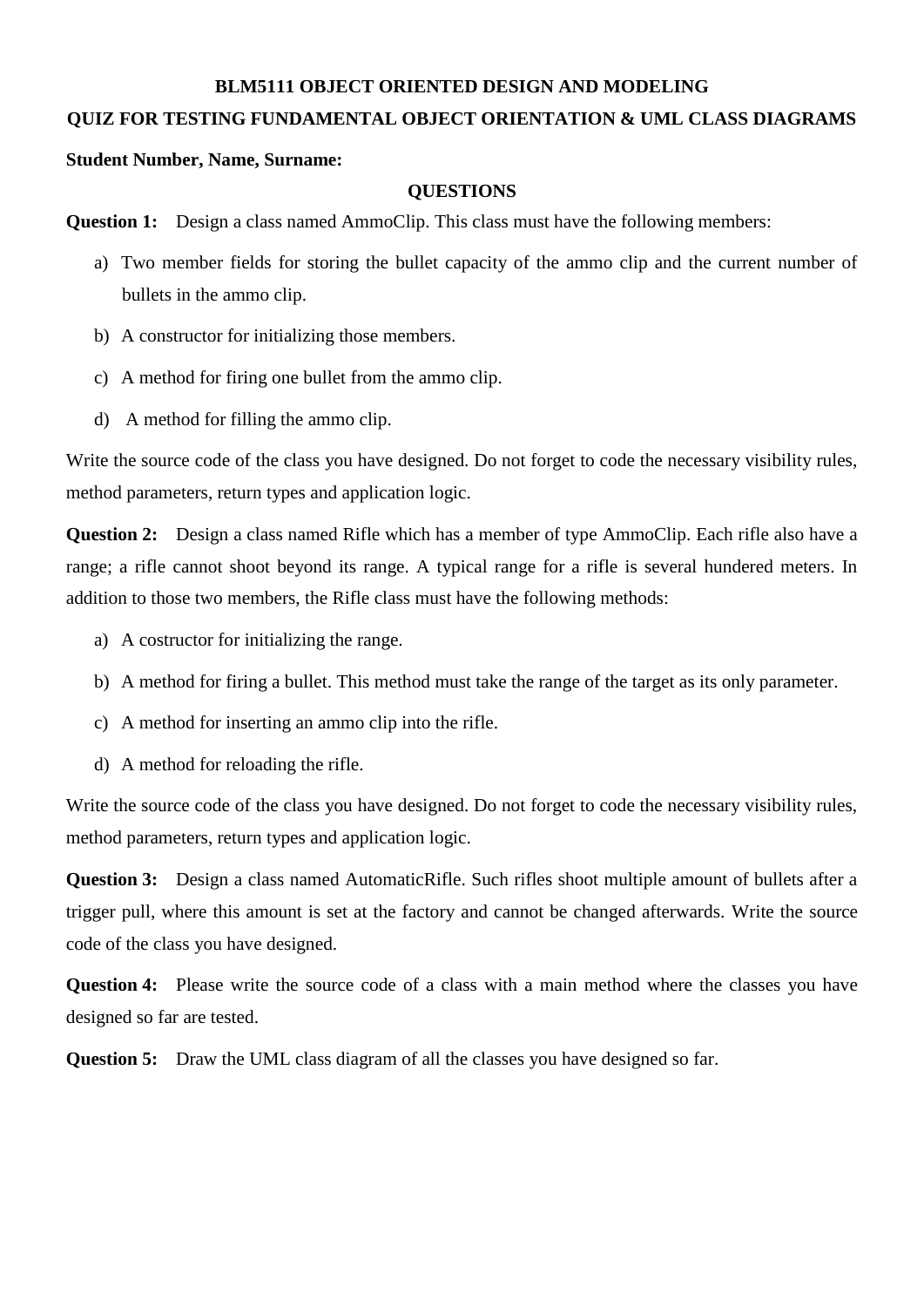```
Question 1: Design a class named AmmoClip. 
public class AmmoClip {
      private int bulletCapacity, bulletCount;
      public AmmoClip(int bulletCapacity, int bulletCount) {
             this.bulletCapacity = bulletCapacity;
             this.bulletCount = bulletCount;
      }
      public boolean fire( ) {
             if( bulletCount > 0 ) {
                   bulletCount--; return true;
             }
             return false;
      }
      public void fill( ) {
             bulletCount = bulletCapacity;
      }
      public int getBulletCapacity() { //optional
             return bulletCapacity;
      }
}
Question 2: Design a class named Rifle which has a member of type AmmoClip. 
public class Rifle {
      private int range;
      private AmmoClip clip;
      public Rifle( int range ) {
             this.range = range;
      }
      public boolean fire( int targetRange ) {
             if( clip == null )
                   return false;
             if( targetRange <= range )
                   return clip.fire();
             else
                   return false;
      }
      public void setClip(AmmoClip clip) {
             this.clip = clip;
      }
      public void reload( ) {
             if( clip != null )
                   clip.fill( );
      }
      public AmmoClip getClip() { //optional
             return clip;
      }
}
Question 3: Design a class named AutomaticRifle. 
public class AutomaticRifle extends Rifle{
      private final int serialRound;
      public AutomaticRifle(int range, int serialRound) {
             super( range );
             if(serialRound < 1 || serialRound > getClip().getBulletCapacity() )
                   this.serialRound = 3;
             else
                   this.serialRound = serialRound;
      }
      public boolean fire( int targetRange ) {
             boolean result = false;
             for( int i = 0; i < serialRound; i++ )
                     result = result || super.fire(targetRange);
             return result;
      }
}
```